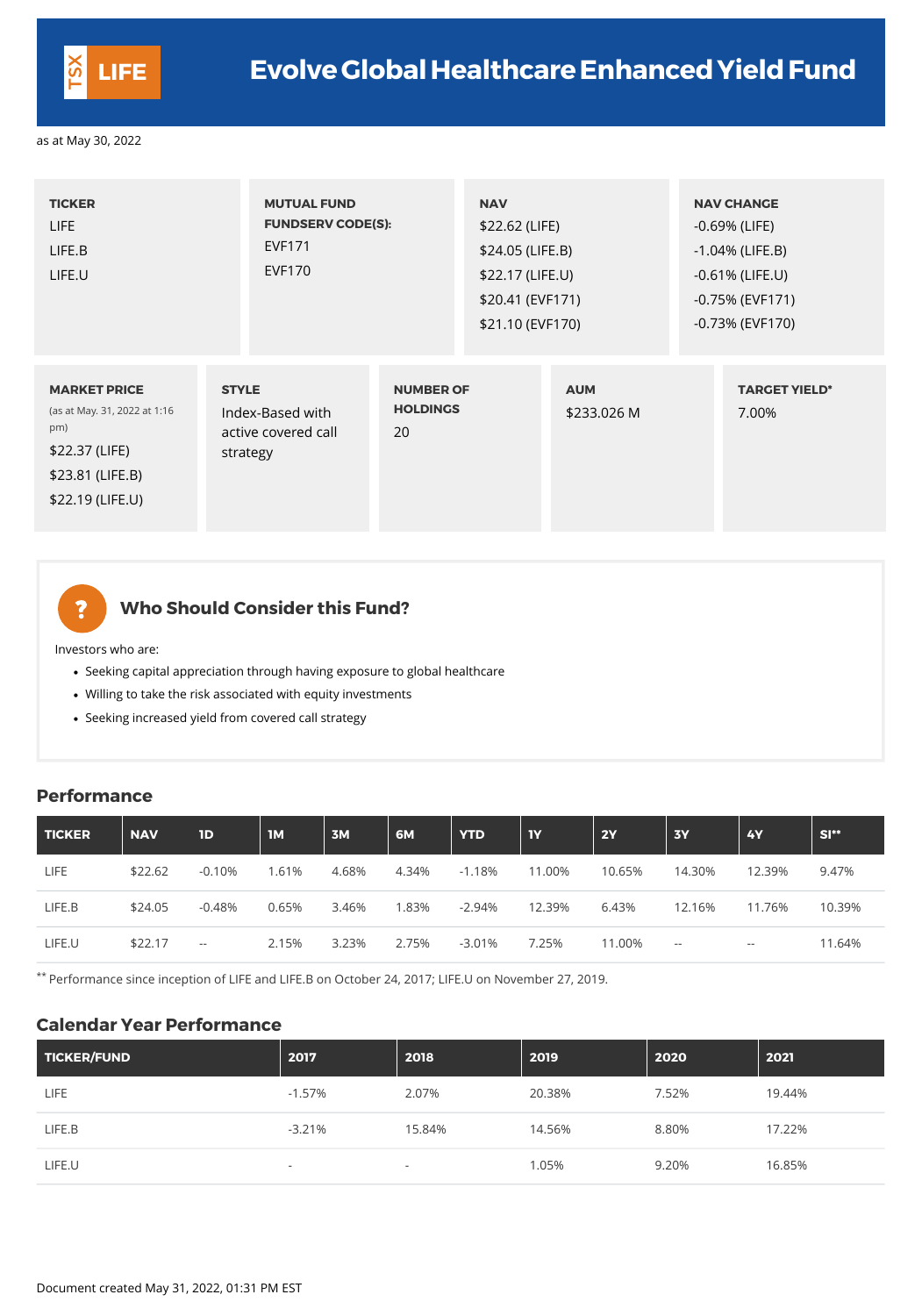

### **Historical Prices (\$) - LIFE**

As at May 30, 2022



### **Cumulative Total Return (%) - LIFE**

As at May 30, 2022



Document created May 31, 2022, 01:31 PM EST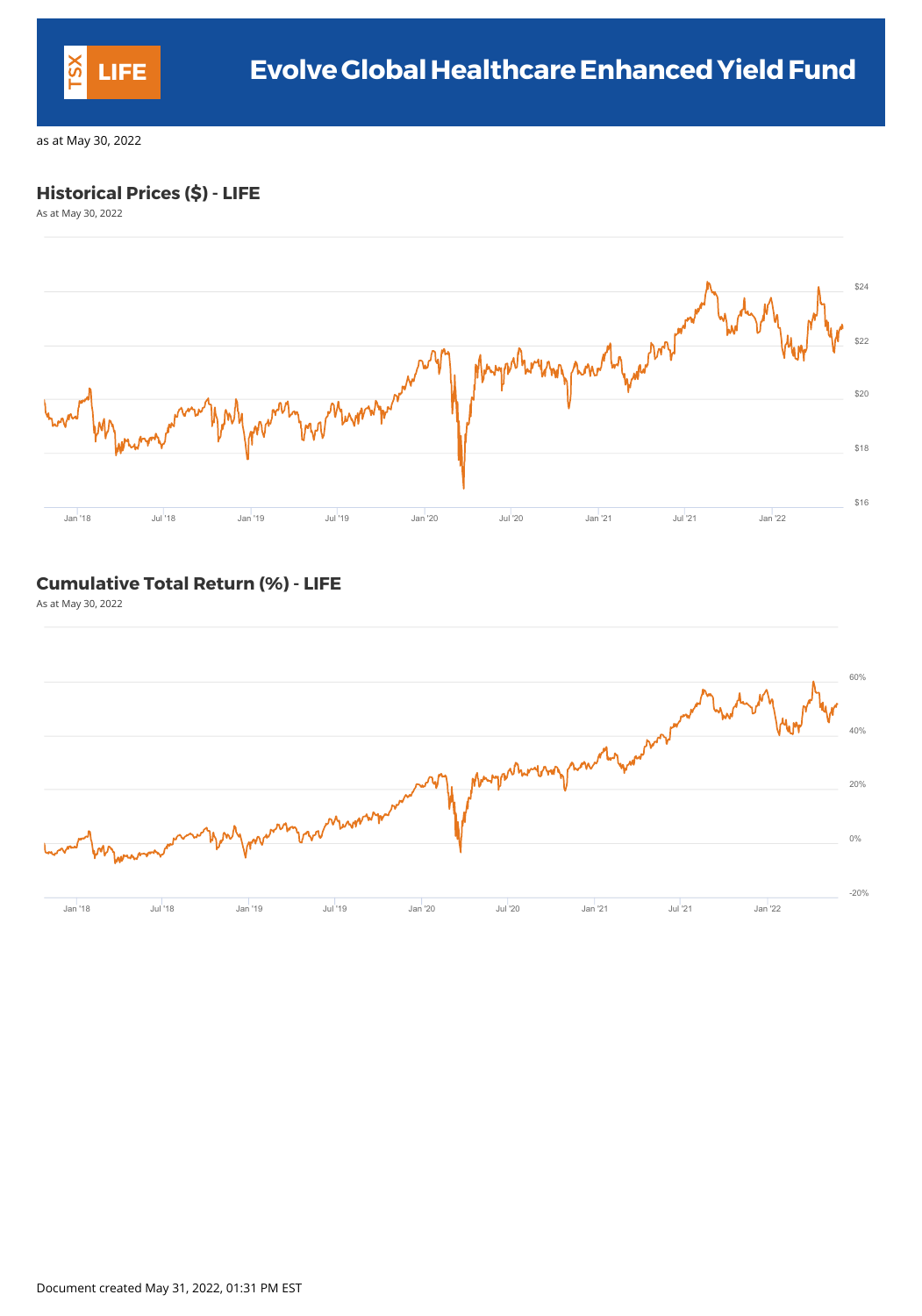

#### **Fund Details**

| <b>CUSIP</b><br>30051T101 (LIFE)<br>30051T200 (LIFE.B)<br>30051T309 (LIFE.U) | <b>TICKER</b><br>LIFE<br>LIFE.B<br>LIFE.U                                                                                                                                                                                                                                                                                                                                  | <b>LISTING EXCHANGE</b><br>Toronto Stock Exchange (TSX)                                                           |
|------------------------------------------------------------------------------|----------------------------------------------------------------------------------------------------------------------------------------------------------------------------------------------------------------------------------------------------------------------------------------------------------------------------------------------------------------------------|-------------------------------------------------------------------------------------------------------------------|
| <b>ASSET CLASS</b><br><b>Global Healthcare</b>                               | <b>INCEPTION DATE</b><br>October 24, 2017 (LIFE)<br>October 24, 2017 (LIFE.B)<br>November 27, 2019 (LIFE.U)<br>July 7, 2020 (EVF171)<br>July 7, 2020 (EVF170)                                                                                                                                                                                                              | <b>CURRENCY</b><br>CAD (LIFE)<br>CAD (LIFE.B)<br>USD (LIFE.U)<br>Hedged to CAD (EVF171)<br>Hedged to CAD (EVF170) |
| <b>STYLE</b><br>Index-Based with active covered call<br>strategy             | <b>DISTRIBUTION FREQUENCY</b><br>Monthly                                                                                                                                                                                                                                                                                                                                   | <b>MANAGEMENT FEE</b><br>0.45% (plus applicable sales taxes)                                                      |
| <b>REGISTERED ACCOUNT ELIGIBILITY</b><br>Yes                                 | <b>INDEX</b><br>Solactive Global Healthcare 20 Index<br>Canadian Dollar Hedged (LIFE)<br>Solactive Global Healthcare 20 Index<br>Canadian Dollar Hedged (LIFE.B)<br>Solactive Global Healthcare 20 Index<br>(LIEE.U)<br>Solactive Global Healthcare 20 Index<br>Canadian Dollar Hedged (EVF171)<br>Solactive Global Healthcare 20 Index<br>Canadian Dollar Hedged (EVF170) | <b>INDEX PROVIDER</b><br>Solactive AG                                                                             |

| <b>INDEX TICKER</b><br>SOLHEALH (LIFE) (LIFE)<br>SOLHEALH (LIFE.B) (LIFE.B)<br>SOLHEALH (LIFE.U) (LIFE.U) | <b>WEIGHTING</b><br><b>Equal Weighted</b>       | <b>REBALANCING SCHEDULE</b><br>Quarterly        |
|-----------------------------------------------------------------------------------------------------------|-------------------------------------------------|-------------------------------------------------|
| <b>FUNDSERV CODE</b><br><b>EVF171</b><br><b>EVF170</b>                                                    | <b>REGISTERED INVESTMENT ELIGIBILITY</b><br>Yes | <b>INDEX REBALANCING FREQUENCY</b><br>Quarterly |
| <b>CLASS A TRAILER</b><br>1.00% (plus applicable sales taxes)                                             |                                                 |                                                 |

Document created May 31, 2022, 01:31 PM EST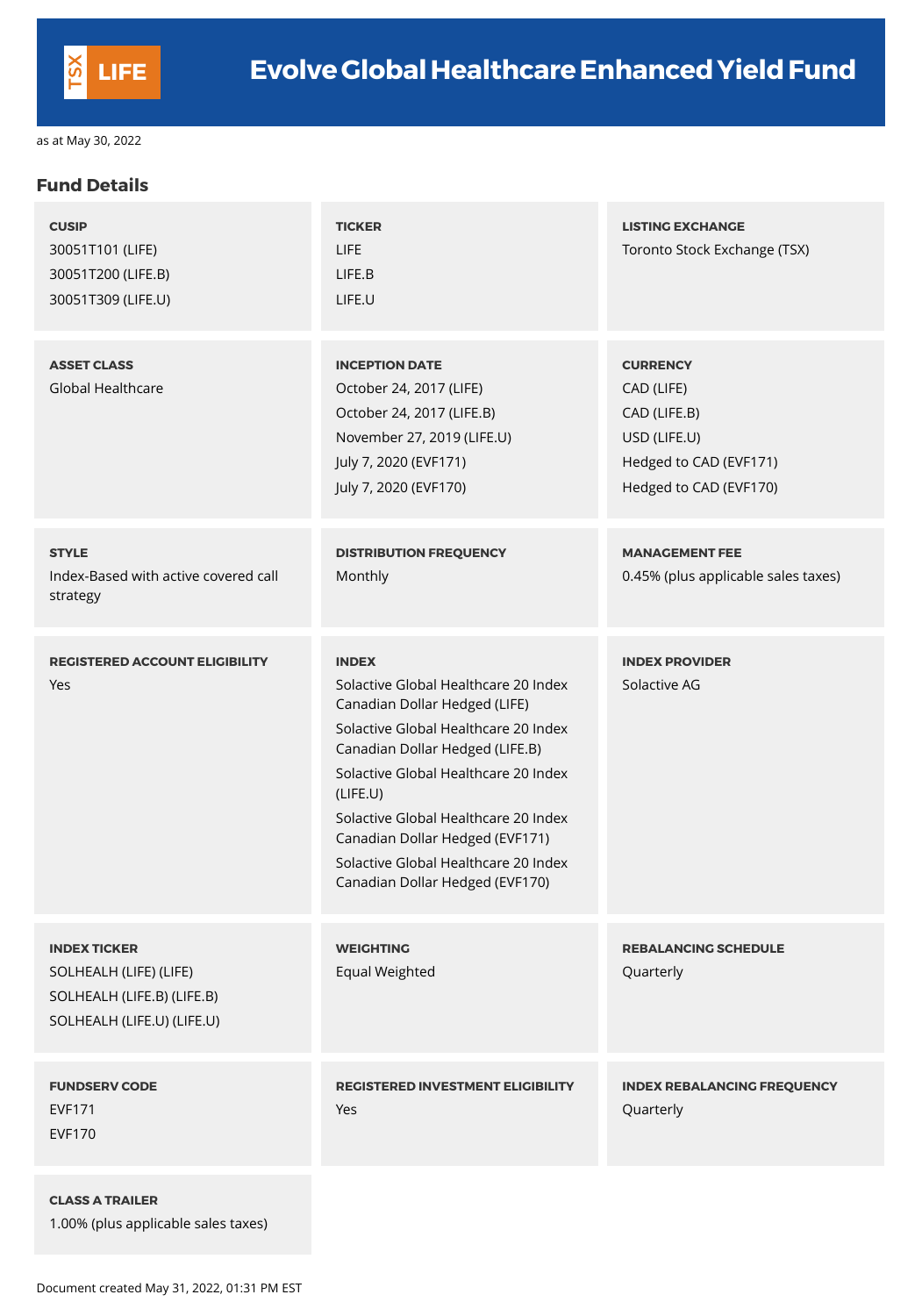

#### **Top 10 Holdings**

As at May 30, 2022

| <b>NAME</b>                | <b>WEIGHT</b> | <b>TICKER</b>          | <b>SECTOR</b>          | <b>COUNTRY</b>       |
|----------------------------|---------------|------------------------|------------------------|----------------------|
| Merck & Co Inc             | 5.71%         | <b>MRK US EQUITY</b>   | Consumer, Non-cyclical | <b>UNITED STATES</b> |
| Eli Lilly & Co             | 5.61%         | LLY US EQUITY          | Consumer, Non-cyclical | UNITED STATES        |
| Amgen Inc                  | 5.40%         | AMGN US EQUITY         | Consumer, Non-cyclical | <b>UNITED STATES</b> |
| Johnson & Johnson          | 5.35%         | <b>JNJ US EQUITY</b>   | Consumer, Non-cyclical | <b>UNITED STATES</b> |
| Bristol-Myers Squibb Co    | 5.28%         | <b>BMY US EQUITY</b>   | Consumer, Non-cyclical | UNITED STATES        |
| <b>CSL Ltd</b>             | 5.26%         | <b>CSLLY US EQUITY</b> | Consumer, Non-cyclical | <b>AUSTRALIA</b>     |
| Pfizer Inc                 | 5.18%         | PFE US EQUITY          | Consumer, Non-cyclical | <b>UNITED STATES</b> |
| Novartis AG                | 5.16%         | <b>NVS US EQUITY</b>   | Consumer, Non-cyclical | SWITZERLAND          |
| Sanofi                     | 5.09%         | SNY US EQUITY          | Consumer, Non-cyclical | <b>FRANCE</b>        |
| <b>Abbott Laboratories</b> | 5.08%         | ABT US EQUITY          | Consumer, Non-cyclical | <b>UNITED STATES</b> |

Document created May 31, 2022, 01:31 PM EST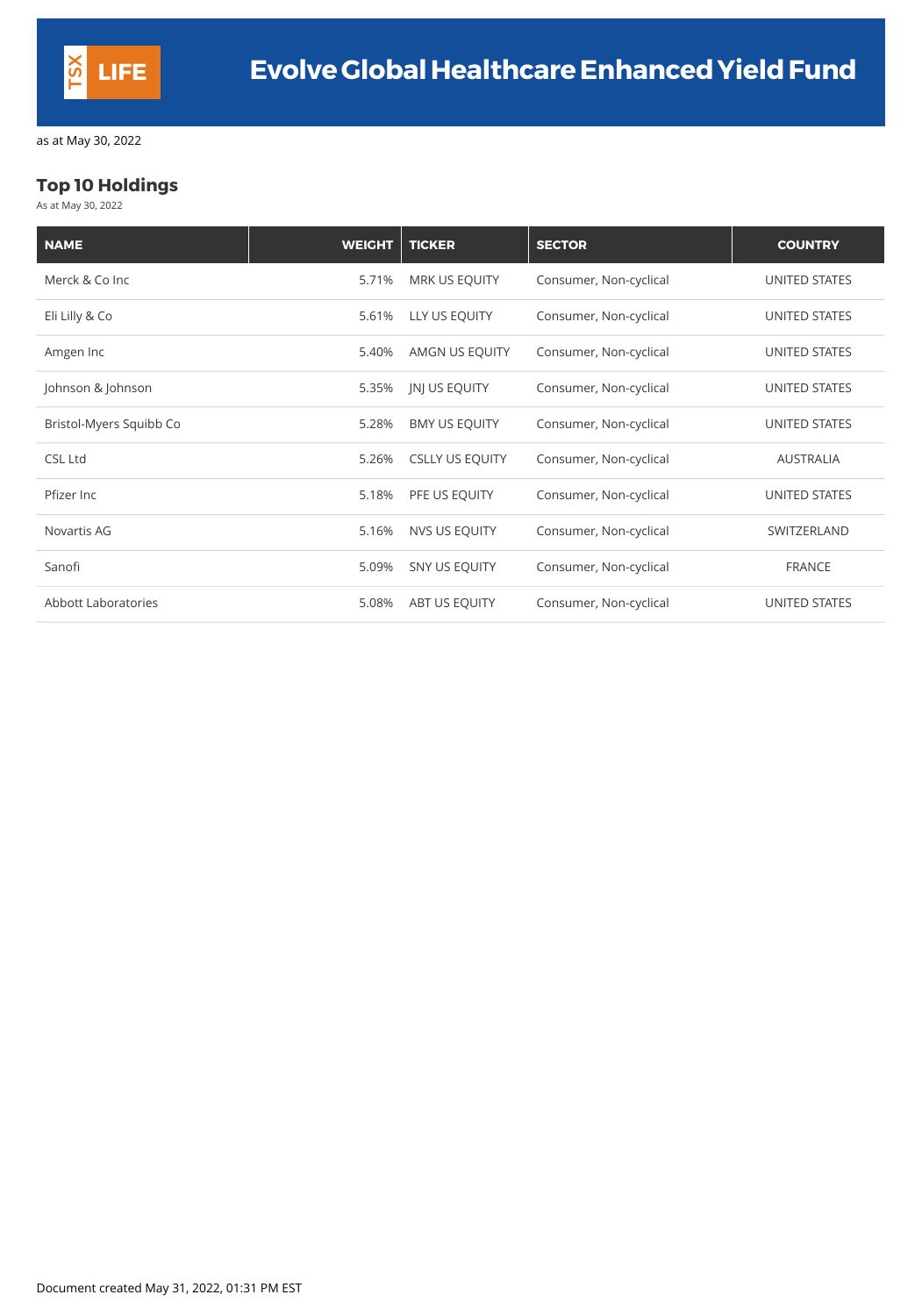| <b>NAME</b>   | <b>WEIGHT</b> | <b>NAME</b>                   | <b>WEIGHT</b> |
|---------------|---------------|-------------------------------|---------------|
| UNITED STATES |               | 60.73% Consumer, Non-cyclical | 100.00%       |
| BRITAIN       | 10.01%        |                               |               |
| SWITZERLAND   | 9.40%         |                               |               |
|               |               |                               |               |

| <b>NAME</b>          | <b>WEIGHT</b> |
|----------------------|---------------|
| <b>UNITED STATES</b> | 60.73%        |
| <b>BRITAIN</b>       | 10.01%        |
| SWITZERLAND          | 9.40%         |
| <b>AUSTRALIA</b>     | 5.26%         |
| <b>FRANCE</b>        | 5.09%         |
| <b>DENMARK</b>       | 4.84%         |
| <b>IRELAND</b>       | 4.69%         |

Document created May 31, 2022, 01:31 PM EST



# **LIFE Evolve GlobalHealthcareEnhancedYield Fund**

as at May 30, 2022

#### **Geographic Allocation Sector Allocation**

As at May 30, 2022 **As at May 30, 2022** As at May 30, 2022